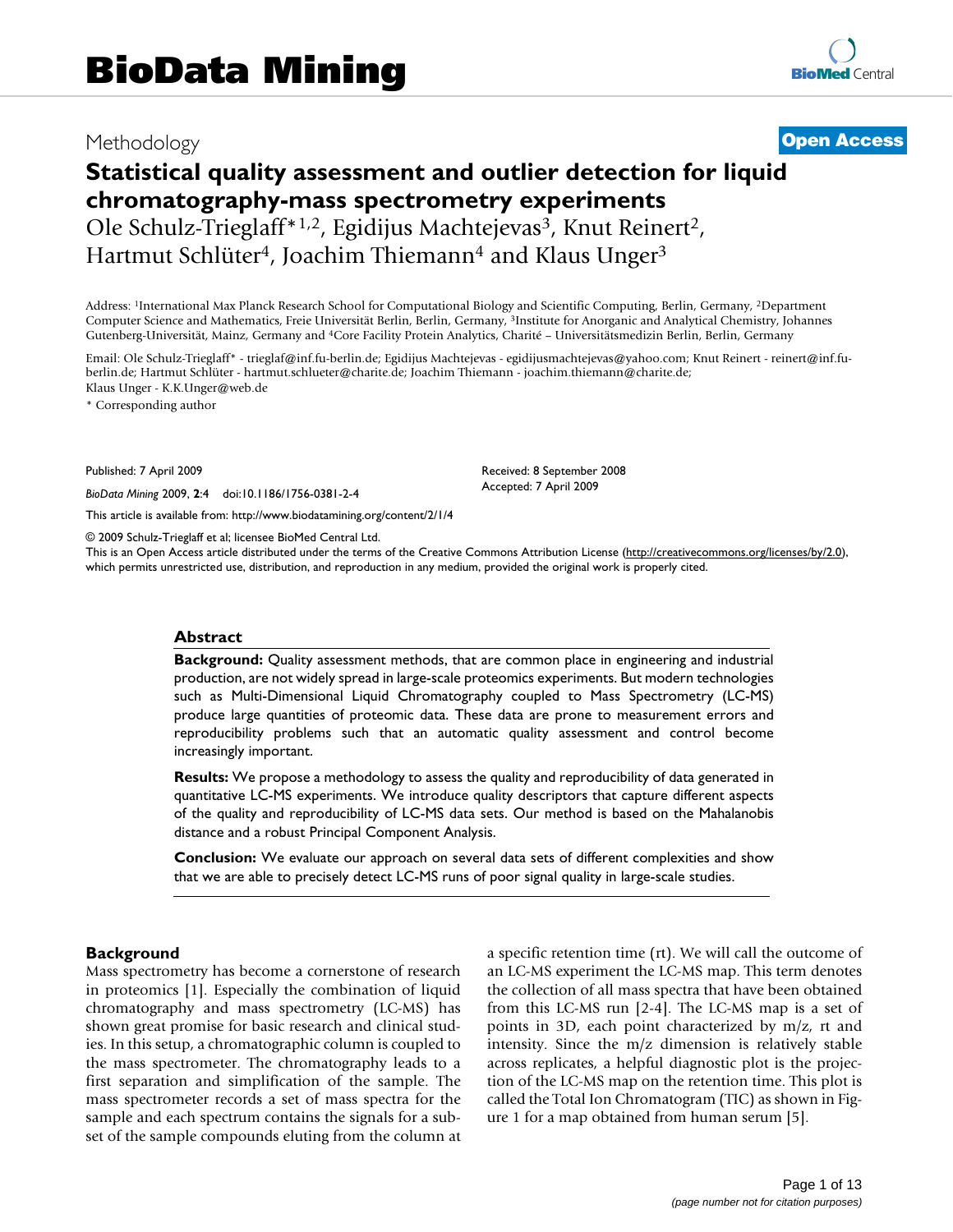<span id="page-1-0"></span>



This work addresses the problem of quality assessment in large scale LC-MS studies. So far, this is a relatively unexplored topic. There are some publications on the quality assessment of MS fragmentation spectra [[6](#page-11-4)[-12](#page-11-5)]. But their focus is different: the aim of these methods is to detect and remove low quality spectra from a LC-MS/MS run. The rationale is that these spectra would not be identified by identification algorithms anyway and that their removal will lead to a significant speed-up of the data analysis. To give some examples, Bern *et al*. [\[6\]](#page-11-4) pioneered the quality filtering of MS/MS spectra. They used various descriptors to describe an MS/MS such as the number of

isotopic peaks or the number of peaks that could be clearly attributed to *b* or *y* fragments. Bern *et al*. applied support vector machines and linear discriminants and removed MS/MS spectra classified as poor before the database search. Since then, several works tried to improve on this approach. Notable developments include the application of self-convolution for MS/MS quality assessment [\[7\]](#page-11-6) or an iterative strategy to detect high-quality spectra that could not be identified in the database search [[9](#page-11-7)].

Our work, however, addresses a different problem. In a quantitative LC-MS experiment, the aim is to obtain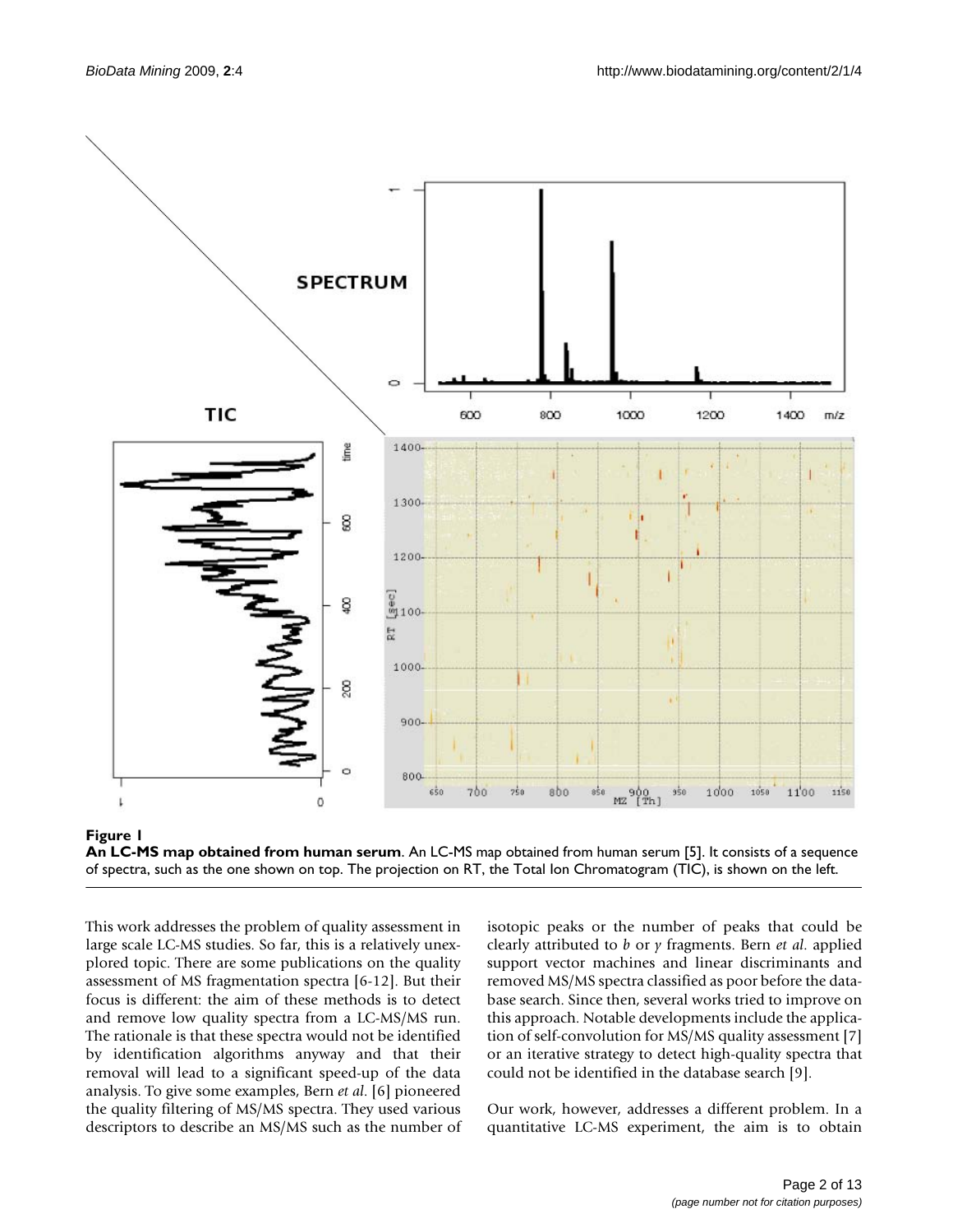abundance estimates of all peptides and proteins contained in a sample. Fragmentation and sequencing of the peptides using MS/MS is usually an additional experimental step and is not the focus of this work. Controlling data quality in high-throughput experiments as early possible is important since numerous problems can affect the quality of an LC-MS run. Among these are instabilities of the chromatography, degradation of the peptides or artifacts in the mass spectra caused by the LC mobile phase or buffer molecules.

Only little work on the quality and reproducibility assessment of mass spectrometry data has been published so far [[13](#page-11-8)[-16](#page-11-9)]. Prakash et al. [\[15\]](#page-11-10) use a distance measure computed by an alignment algorithm to highlight problems of reproducibility in several mass spectrometry studies. Their method is successful in visualizing the time order in which the LC-MS runs were performed and reveals pattern caused by different columns or instrument settings used. But their method does not provide direct information on outlier runs and when to discard them. Whistler *et al*. [\[16](#page-11-9)], Coombes *et al*. [[13\]](#page-11-8) and Harezlak *et al*. [\[14](#page-11-11)] address the problem of noise removal and quality assessment but focus solely on SELDI-TOF spectra which are less complex than LC-MS data.

The analysis of LC-MS data is a sophisticated task and requires several computational steps such as denoising, peptide feature detection, alignment and statistical analysis [\[17](#page-11-12)]. After differentially expressed peptide feature have been found, they need to be sequenced using MS/MSbased identification and have their abundances and sequences mapped to the parent protein. These are general steps which usually have to be adopted depending on the aim of the study. But each of these computational steps has its own difficulties and a typical workflow is complex and error prone [\[18](#page-11-13)]. It is therefore desirable to identify poor LC-MS runs as early as possible. This would allow us to either exclude these runs from the further analysis, to repeat them or at least to downweight these measurements to reflect our reduced confidence. In contrast to mass spectrometry-based proteomics, quality assessment and control methods are more common in gene expression studies [\[19](#page-11-14)[-21](#page-11-15)]. Brown *et al*. [\[19](#page-11-14)] applied image metrics to find poor quality microarrays in a batch of experiments. Cohen *et al*. [\[20](#page-11-16)] applied the Mahalanobis distance to detect outlier runs in large-scale gene expression studies. Finally, Model *et al*. [[21\]](#page-11-15) borrowed methods from the field of statistical process control to detect critical differences among replicate microarray measurements.

In this work, we investigate how classical methods from outlier detection and quality control can be extended and applied to LC-MS data. Our approach is based on sound statistical principles and we demonstrate that we can precisely detect dubious LC-MS runs in large scale studies.

# **Results**

This work addresses the quality assessment of raw LC-MS maps. By "raw", we mean the unprocessed spectra before any noise filtering, peak detection or centroiding has been performed. Most statistical methods for quality assessment expect that each item is described by one (univariate) or several (multivariate) variables. For LC-MS maps, it is not clear what suitable variables could be. One straightforward approach is to describe an LC-MS map by all its data points. But the number of data points (not peaks) in an unprocessed LC-MS map is huge, easily several millions of points. Second, many of the raw data points in a map will be caused by noise and might distort the results of an automatic outlier detection.

Consequently, we devised a list of quality descriptors to describe an LC-MS map. Some of these descriptors were taken from the literature, where they have been shown to be useful criteria for spectra mining and filtering tasks, others are new. Using these quality descriptors, we can now describe each map as a vector  $\vec{x} = (x_1, x_2, ..., x_n)^T$  and apply statistical methods to detect runs of poor quality.

We emphasize that we define quality in terms of reproducibility, i.e., an LC-MS map is of poor quality if its quality descriptors differ significantly from the descriptors of the other maps. It is thus important to compare only maps that represent the same subsets of a sample. As an example, in a multidimensional chromatography experiment, we can only compare LC-MS recordings of the same chromatography steps. It does not make sense to compare LC-MS maps obtained from different salt pulses, to give an example. On the other hand, even for time series or differential quantitative measurements, we would still expect the key characteristics of the LC-MS maps, such as noise level or chromatography, to remain stable during the study.

# *Algorithms*

We use a set of quality descriptors to an LC-MS map. These descriptors capture various aspects of the map, such as peaks and noise level of the spectra, as well shape and reproducibility of the TIC. The descriptors are:

• Median of the Euclidean distances  $D_E(s, s')$  =

 $D_E(s, s') = \sqrt{\Sigma (s_i - s'_i)^2}$  between baseline-removed spectrum *s'* and original spectrum *s* for all spectra. The baseline or background noise in a mass spectrum is usually caused by molecules from the mobile phase of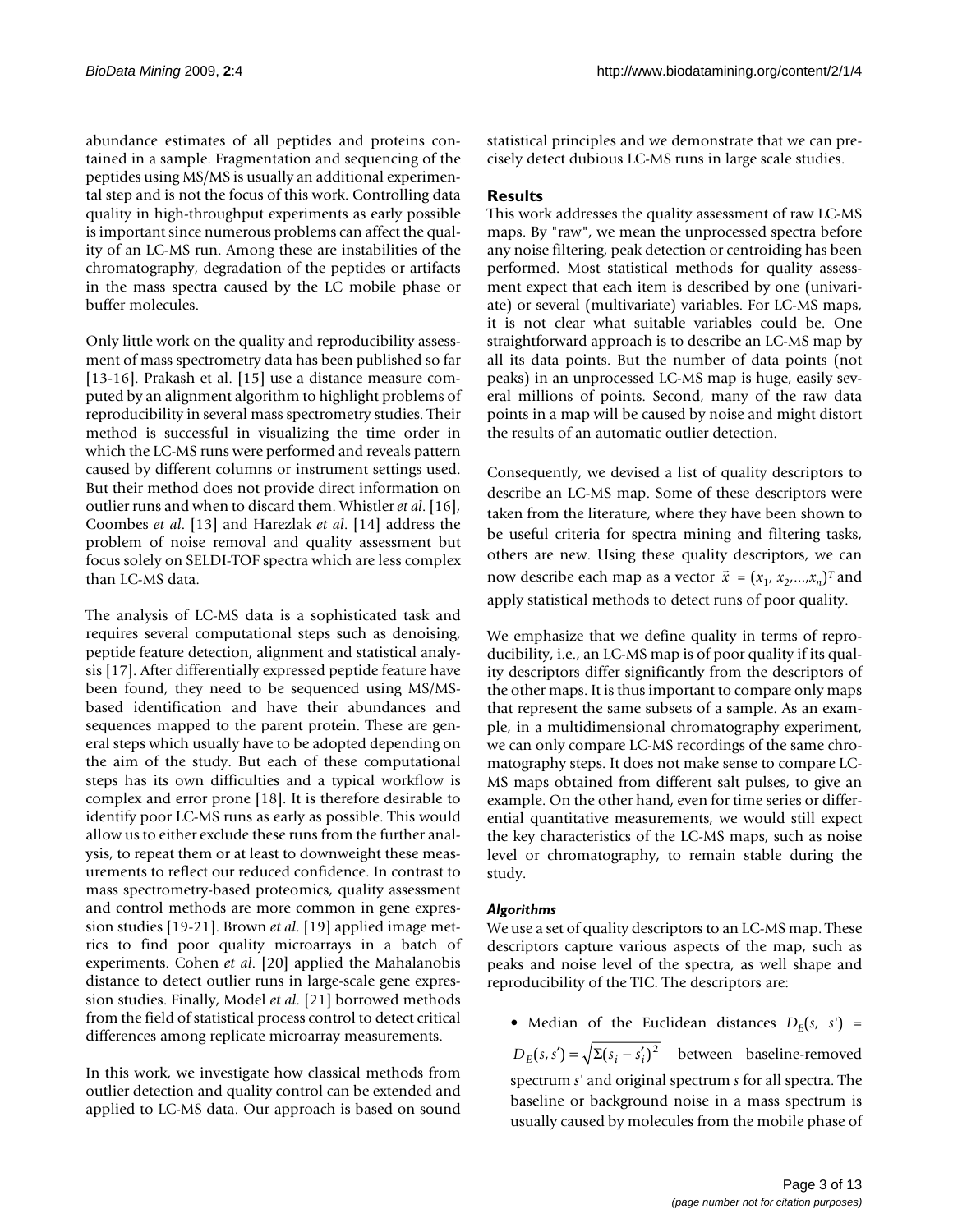the column. Spectra with a large amount of background noise are difficult to analyze automatically. This rationale of this descriptor is that spectra with a strong baseline signal will be very different after baseline removal and thus have a large distance  $D<sub>E</sub>$ . We perform the baseline removal using a TopHat-Filter which is a standard method for this task.

• Median of the Euclidean distances  $D_E$  between smoothed mass spectrum and original spectrum for all spectra. Consequently, a noisy spectrum will exhibit a large distance  $D<sub>E</sub>$  to its smoothed version. We performed the smoothing using a Gaussian Filter with a kernel width of  $≈2.0$ , depending on the mass spectral peak width. The first two quality descriptors were firstly suggested by Windig *et al*. [\[22](#page-11-17)] but they applied them to chromatograms to remove noisy mass traces from the LC-MS map.

• The *Xrea* value. This measure for the quality of a mass spectrum was already proposed by Na *et al*. [[8](#page-11-18)]. They developed it to filter MS/MS spectra before submitting them to a sequence database search. We will show that the *Xrea* criterion can equally be applied to MS spectra. The *Xrea* value is based on a cumulative intensity normalization. First, we normalize the spectral intensities by dividing by the total intensity. The *cumulative normalized intensity* of each data point in the spectrum is defined as the sum of the normalized intensities of all points with intensities smaller than or equal to the intensity of this point. Accordingly, the cumulative normalized intensity of the *n*th highest data point *x* is given by:

$$
\frac{\Sigma(I(x)|\text{Rank}(x)\ge n)}{\Sigma I(x)}\tag{1}
$$

where  $I(x)$  is the intensity of point *x* and Rank $(x)$  represents the order of points if sorted by intensity in descending order. That is, the most intense point has rank 1, the next rank 2 etc. The nominator is divided by the sum of all intensities. This normalization is relatively stable and less dependent on the most intense peak which is a disadvantage of a normalization by the intensity sum. But in contrast to other methods such as a rank-based normalization, it does not discard the entire information contained in the spectral intensities.

We use the distribution of cumulative intensities to derive a measure for the quality of a spectrum. Figure [2](#page-4-0) shows a plot of two spectra and their cumulative intensities. Spectrum A would usually be considered a good quality spectrum: several peaks with high intensity and only a low amount of background noise. Spectrum B is of poor quality: it contains a lot of noise signals and a strong background signal. To the left of each spectrum, we give the distribution of Xrea values. Its upper bound is the plot of each point versus its rank, indicated by the green line. We can see that, for spectra with a more uniform distribution, the distribution of cumulative intensities approximates the diagonal. For spectra with less background noise, but some pronounced peaks, the distribution is more peakshaped. Note that the spectra to the right are MS and not MS/MS spectra.

Flikka *et al*. proposed to use the area between the diagonal and the cumulative intensity distribution as an indicator of the quality of a spectrum. In the plots in Figure [2](#page-4-0) this area is indicated by *XX*. If this area is large, the spectrum has low background noise and some elevated peaks of high intensity, which is desirable for feature detection and quantification. If this area is small, all intensities in the spectrum are similar and the information content of this spectrum is rather low. To sum up, the Xrea quality descriptor is given by

$$
Xrea = \frac{area XX}{area of lower right triangle + \alpha}
$$
 (2)

where  $\alpha$  is a correction term to account for cases in which the highest point is significantly larger than the rest. Fol-lowing [\[12](#page-11-5)], we set  $\alpha$  to the relative intensity of the most abundant data point.

• Median of the number of data points with intensity  $\geq 0$  in each scan. This descriptor accounts for variations in the number of recorded intensities.

• Summary statistics for m/z, intensity and signal-tonoise ratio of all scans. The summary statistics consist of minimum, maximum, mean and median. We estimate the noise level using an iterative sliding window approach. We move a window of size 25 Th across each spectrum and calculate a noise level for each window. We compute mean and standard deviation  $\sigma$  of all intensities in the current window and discard all points with an intensity higher than  $3 \times \sigma$ . We repeat this procedure and estimate the local noise level as the medium intensity after three iterations.

• Skewness and kurtosis of the TIC. For good and reproducible LC-MS runs, the TICs should exhibit similar shapes. Skewness and kurtosis describe the asymmetry and peakedness of a distribution, respectively. The skewness is the third standardized moment of a distribution. For a sample of size *n*, it is defined as *skew*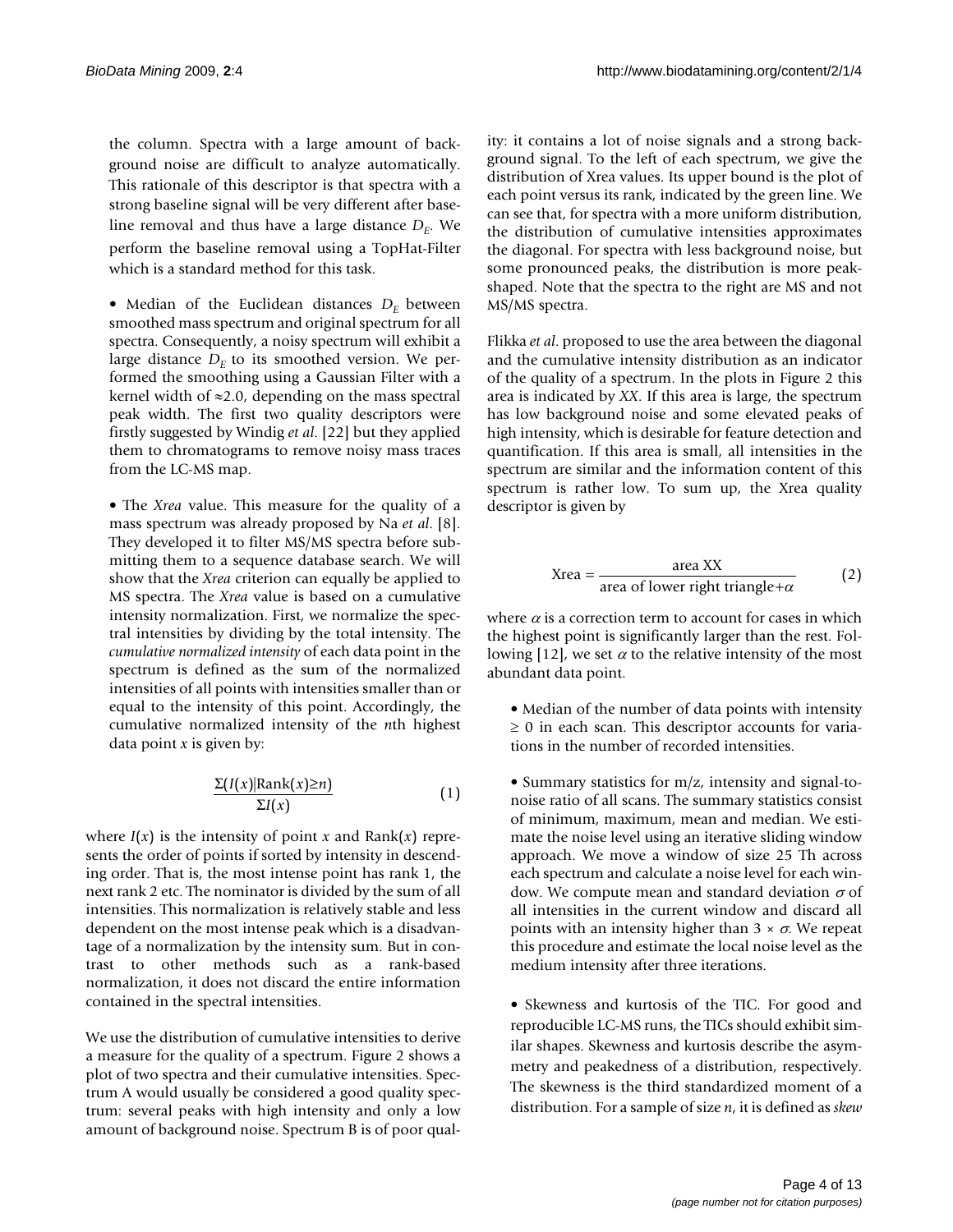<span id="page-4-0"></span>

#### **Figure 2**

**The Xrea value**. Two examples of the Xrea value: spectrum A is of good quality with low background noise where spectrum B has a large amount of noise. The plots to the left show the corresponding Xrea distribution. The area denoted by *XX* is used in Equation 2.

=  $(1/n)\sum_{i=1}^{n}((x_i - \overline{\mu})/\overline{\sigma})^3$ . The skewness is positive for distribution with a tail to the right, and negative for left-tailed distributions as illustrated in Figure [3.](#page-5-0) The kurtosis is defined as *kurtosis* =  $((1/n)\sum_{i=1}^{n} ((x_i - \overline{\mu})/\overline{\sigma})^4) - 3$ . It measures how sharply peaked a distribution is, relative to its width. We subtract 3 to achieve a kurtosis of zero for the Gaussian distribution. A distribution with positive kurtosis has more probability mass around the mean than the Gaussian distribution whereas a distribution with negative kurtosis has less probability mass around the mean and is therefore less peak-shaped. We give an example in Figure [4](#page-6-0).

• Minimum and maximum intensity of the TIC. We store the maximum and minimum intensity over the whole LC-MS run.

Using the descriptors described above, we can now represent an LC-MS map as a vector  $\vec{x}$  where each entry of this vector represents one of the quality descriptor described above.

#### *Outlier Detection using the Mahalanobis Distance*

To decide whether an LC-MS map is an outlier compared to the rest of the measurements, we use the Mahalanobis distance [\[23](#page-11-19)]. It has previously been applied in numerous tasks, such as the quality assessment of microarray experiments [[20\]](#page-11-16) or face recognition [\[24\]](#page-11-20). It is related to the Euclidean distance but differs in the fact that each dimension is weighted by its variation.

Formally, the Mahalanobis distance of a vector  $\vec{x} = (x_1, x_2, \dots, x_n)$  $(x_2,...x_p)$  to a distribution with mean  $\vec{\mu} = (\mu_1, \mu_2,...\mu_p)^T$  and covariance matrix  $\Sigma \in R^{p \times p}$  is defined as: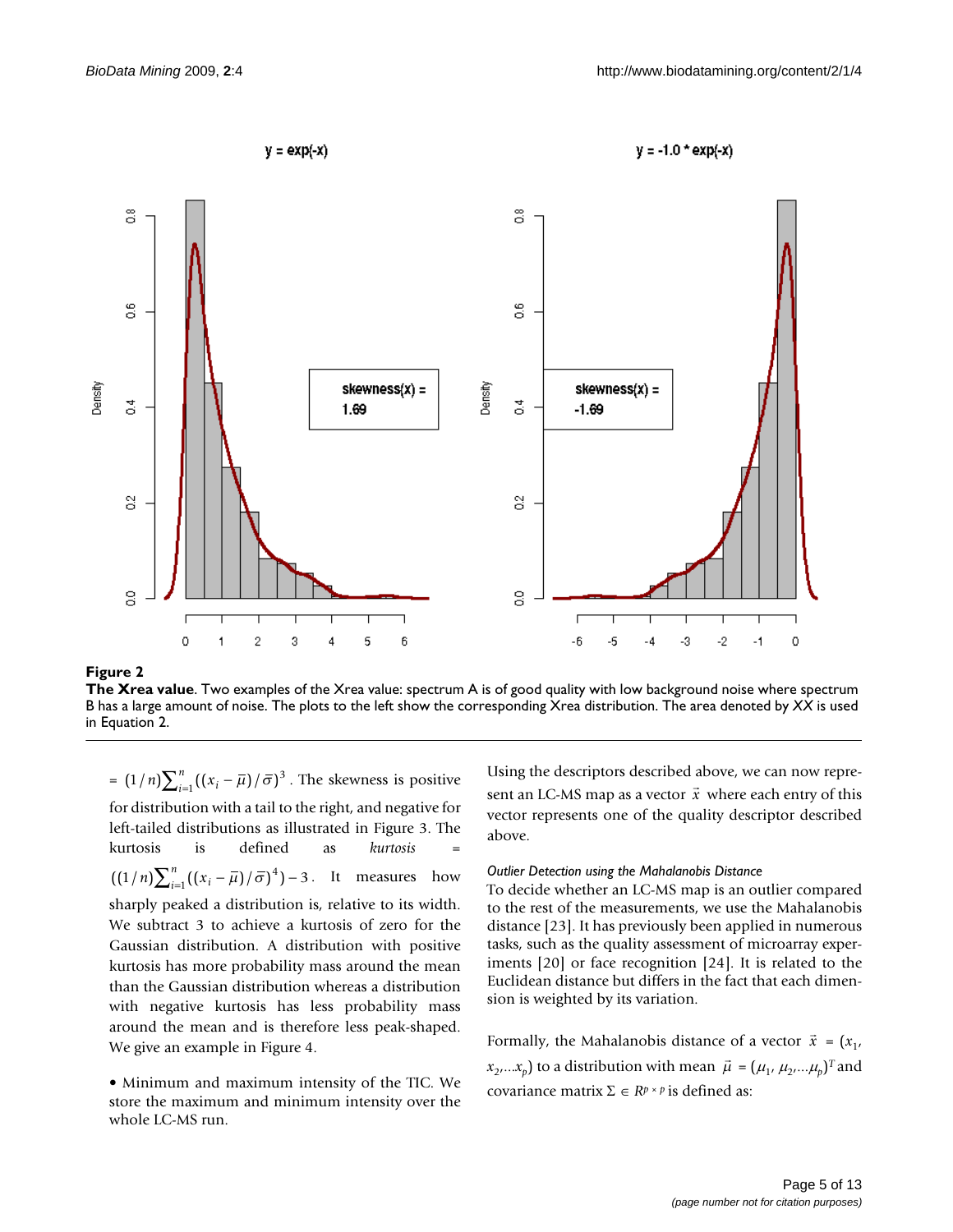<span id="page-5-0"></span>

#### **Figure 3**

**Skewness of a distribution**. The skewness of a distribution is positive if the distribution is right-tailed. It is negative if the distribution has a tail to the left.

$$
D_M(x) = \sqrt{\left(\vec{x} - \vec{\mu}\right)^T \Sigma^{-1} \left(\vec{x} - \vec{\mu}\right)}
$$
(3)

Using the Mahalanobis distance, we can therefore measure the distance of each LC-MS run, described by the vector of its quality descriptors  $\vec{x}$ , to the distribution of all other *n* runs, characterized by their mean vector  $\vec{\mu}$  and covariance matrix Σ. The Mahalanobis distance of a vector with dimension *p* follows a χ2 distribution with *p* degrees of freedom. This allows us to define cutoffs for suspiciously large distances for a given confidence level  $\alpha$  as in any statistical test. Note that the Mahalanobis distance is equal to the Euclidean distance if the covariance matrix is the identity matrix. In this case, each dimension has unit variance and each pair of dimensions is uncorrelated.

Note that if we use this criterion for outlier detection, we effectively classify a map as outlier if its vector of quality descriptors differ by a large extent from the rest. This is reasonable since even for non-replicate LC-MS runs, we would expect most quality descriptors to be similar.

However, this approach suffers from two drawbacks: first, for less LC-MS runs than descriptors (*n* <*p*), the covariance matrix  $\Sigma$  is singular and cannot be inverted. Second, out- $\vec{\mu}$  and lier in the data might distort our estimates of  $\vec{x}$  and Σ and lead to incorrect estimates of the distance. We solve the first problem by applying a Principal Component Analysis to reduce the dimensionality of our data to a dimension  $p' \ll p$  but try retain the essential information at the same time. We solve the second problem by using robust estimators for location and scale.

#### *Robust Principal Component Analysis*

Principal Component Analysis (PCA) [[25\]](#page-12-0) is a method for dimensionality reduction and feature extraction. More formally, our aim is to represent a vector  $\vec{x}$  by a lower dimensional representation given by  $M\vec{x} = \vec{y}$  where *M* is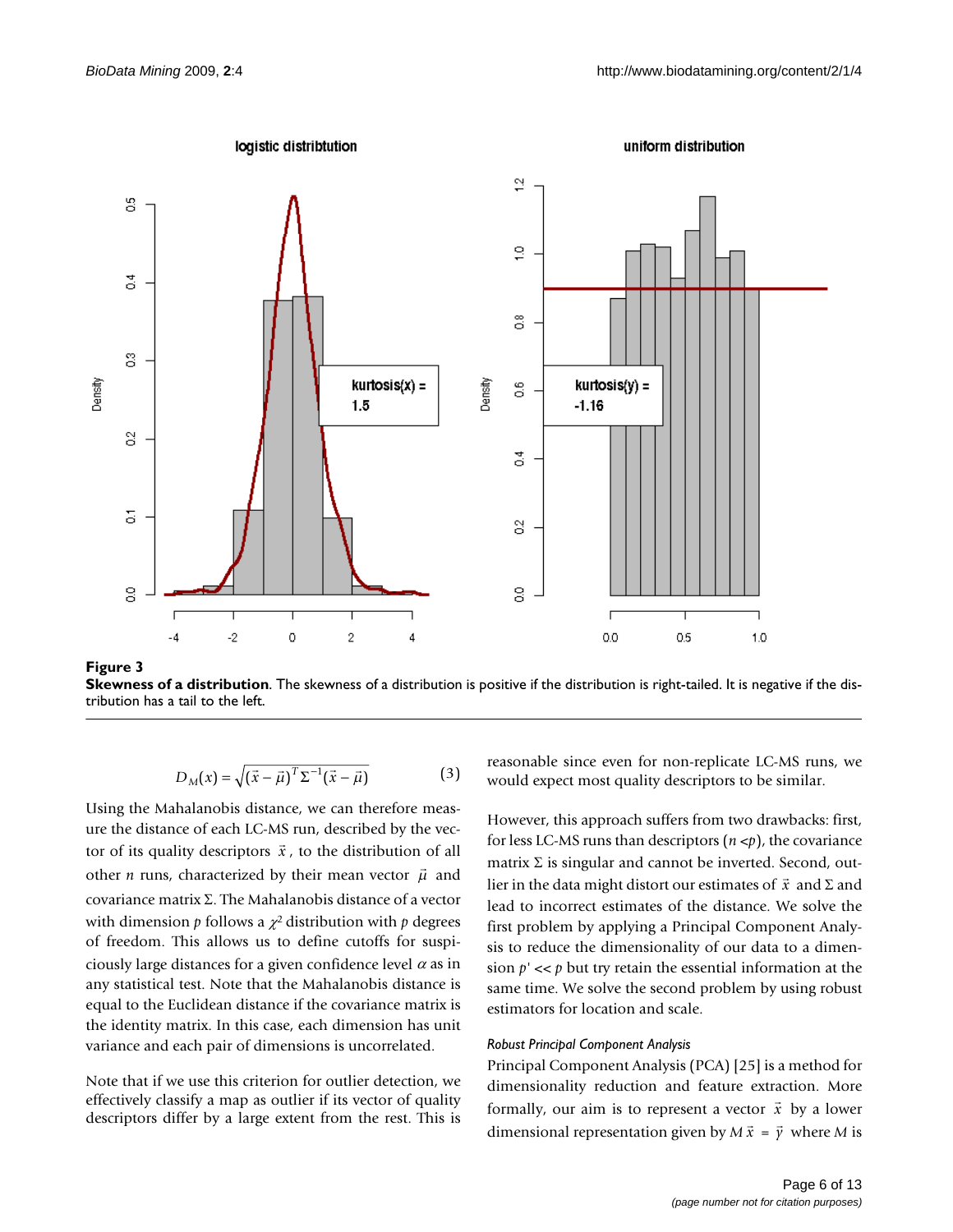<span id="page-6-0"></span>

**Figure 4 Kurtosis of a distribution**. The Kurtosis measures whether a distribution is rather peak-shaped or flat relative to a Gaussian distribution.

a matrix with dimension  $dim(y) \times dim(x)$  where  $dim(y)$  $\langle \text{dim}(x) \rangle$ . *M* represents a projection from the higher dimensional space of  $\vec{x}$  to a lower dimensional space of . In the case of PCA, *M* is an orthogonal linear projec-*y* tion.

The standard PCA works as follows: the data, in our case the vectors of quality descriptors for each map, are stored in a *n* × *p* matrix *X* with a row for each of the *n* maps and a column for each of the *p* quality descriptors. This matrix is centered by subtracting the column-wise mean. The covariance matrix Σ of the data is given by *XT X*. It contains the variance of each dimension *p* on its diagonal and the covariances in the remaining entries. We compute the eigenvectors of the covariance matrix and choose as coordinates the eigenvectors with the largest eigenvalues.

We project the data into a lower dimensional space by computing  $\vec{y} = E\vec{x}$  where *E* contains the chosen eigenvectors as column vectors.

The standard PCA approach is sensitive to outliers. Outlier points will lead to wrong estimates of center and variance and thus distort the results of the projection. To remedy this, we use a robust version of Principal Component Analysis (rPCA). In statistics, an approach is considered robust if it is not, or not severely, influenced by outlier observations. We use a rPCA algorithm developed by Croux *et al*. [[26](#page-12-1)]. First, we center the data using a robust estimator of location, the  $L_1$  median:

$$
\mu_{L1} = \arg\min_{\theta} \sum_{i=1}^{n} ||x_i - \theta||_2
$$
 (4)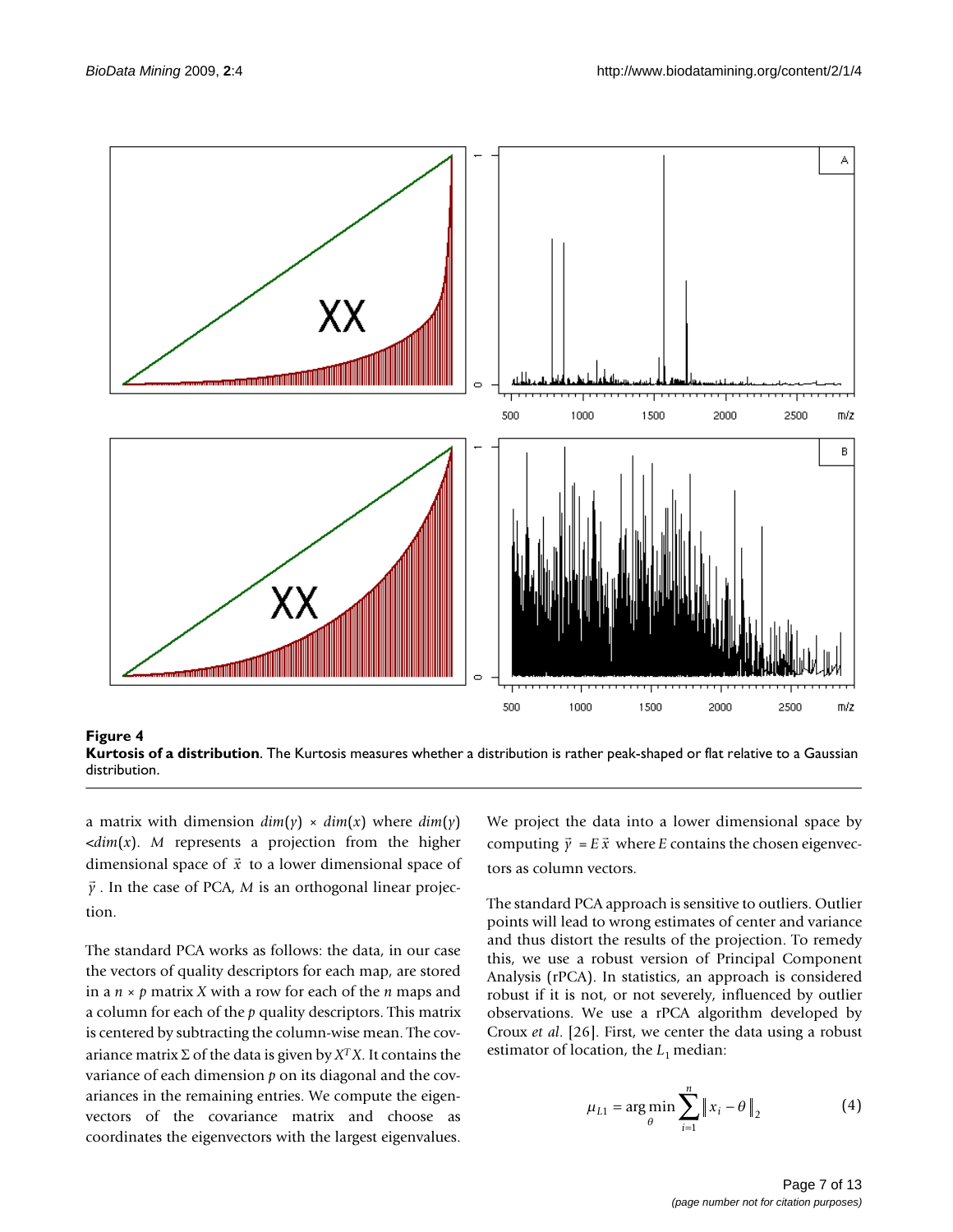The  $L_1$  median is simply the point  $\theta$ , not necessarily a data point, which minimizes the Euclidean distance to all other points. In contrast to the simple component-wise mean or median for multivariate data, the *L*<sub>1</sub> median gives a robust estimate of the center and is invariant to orthogonal linear transformations such as PCA. Efficient algorithms for its computation exist [[27\]](#page-12-2).

Furthermore, we compute a robust PCA using projection pursuit [\[26](#page-12-1)]. In short, the projection pursuit approach to PCA examines a finite subset of all possible directions of the data in the measurement space. In our case, the set of candidate directions is given by the centered observations themselves. We approximate the first direction which maximizes a robust estimator of scale and choose all following direction vectors to be orthogonal to the previous one. We use the Median of Absolute Deviation (MAD) to estimate the scale

$$
\sigma_{MAD} = c \times \text{median}_i(|x_i - \text{median}_j(x_j)|)
$$
 (5)

where  $c$  is a correction factor reflecting our assumption that the data is normally distributed and equals 1.4826. The projection pursuit approach to PCA also gives a robust estimate of the covariance matrix [[26\]](#page-12-1) which we use for the computation of the Mahalanobis distance.

After projecting the data into the subspace of the direction with the highest robust variance, projection pursuit searches for an approximation of the next eigenvector which is assumed to be orthogonal to the previous one. Obviously, one needs to decide on the dimensionality of the subspace the data is projected into. We always choose a number of components that would explain 90% of the variance, which is usually around 6. Consequently, we can now describe each LC-MS map using a vector in 6 dimensions instead of 20, the covariance matrix  $\Sigma$  is invertible and we can search for suspicious maps by plotting the Mahalanobis distance for each map. Note that each dimension does not longer represent a unique descriptor, but a linear combination of all descriptors. But by inspecting the weights (also called *loadings* in PCA terms) we can gain insights into which descriptor contributed the most to a particular dimension. To summarize, our method aims at the identification of poor runs among a group of LC-MS experiments. Our method assumes that the majority of the runs are good and that poor runs differ significantly in their quality descriptors from the rest. Consequently, what constitutes a good and a poor run is determined by the majority of the experiments. Since our method is robust, it suffices if at least half of the LC-MS runs are good.

## *Implementation*

The programs to compute the quality descriptors for an LC-MS map were written using OpenMS [\[28](#page-12-3)], our software library for computational mass spectrometry. We performed the statistical analysis and visualization of the results using the mathematical software package R [http://](http://www.r-project.org) [www.r-project.org.](http://www.r-project.org)

# *Testing*

We present three use cases to demonstrate how our approach can be applied to automatically detect outlier runs among a set of LC-MS maps. We start with a set of simulated maps. The simulation allows us to probe the capabilities of our approach on a detailed level. The second and third use case comprise a tryptic digest of bovine serum albumin (BSA) and urine samples from a healthy volunteer recorded using LC-ESI-MS.

Details of the full mass spectrometry analysis concept and chromatographic setup is described elsewhere [\[29](#page-12-4)]. In short, we employed a restricted access sulphonic acid strong cation-exchanger (RAM -SCX) (Merck KGaA, Darmstadt, Germany) column followed by a peptide transfer and solvent switch through trap column (Chromolith Guard, 5 × 4.6 mm Merck KGaA). We performed a subsequent analysis using an analytical column (Chromolith CapRod RP18e,  $150 \times 0.2$  mm, Merck KGaA) by means of column switching to perform two dimensional orthogonal separations. On-line mass spectrometric detection was performed using an Esquire Series 3000 PLUS ESI Iontrap mass spectrometer (Bruker Daltonics, Bremen, Germany).

The BSA digest was prepared according to a standard procedure (Proteo Extract All-in-one Trypsin Digest Kit, Merck Chemicals Ltd, Nottingham, UK) with final concentration of 2 mg/ml and stored at 20°C. Urine samples were from healthy volunteers pooled and stored at 20°C. Before analysis samples were defrosted at room temperature for an hour, and then filtered through  $0.22 \mu m$  pore size low protein binding membrane filters (Durapore, Millipore) and clear sample transferred to autosampler tubes. The prepared samples were stored in an autosampler at 4°C not longer than 24 h before injection.

# *Simulated LC-MS runs*

To provide a sanity check of our method, we simulated a mixture of standard peptides using our software *LC-MSsim* [\[30](#page-12-5)]. This software simulates an entire LC-MS experiment, including protein digestion, retention time prediction, isotopic pattern and elution peak models. It produces a realistic LC-MS map and the user can intro-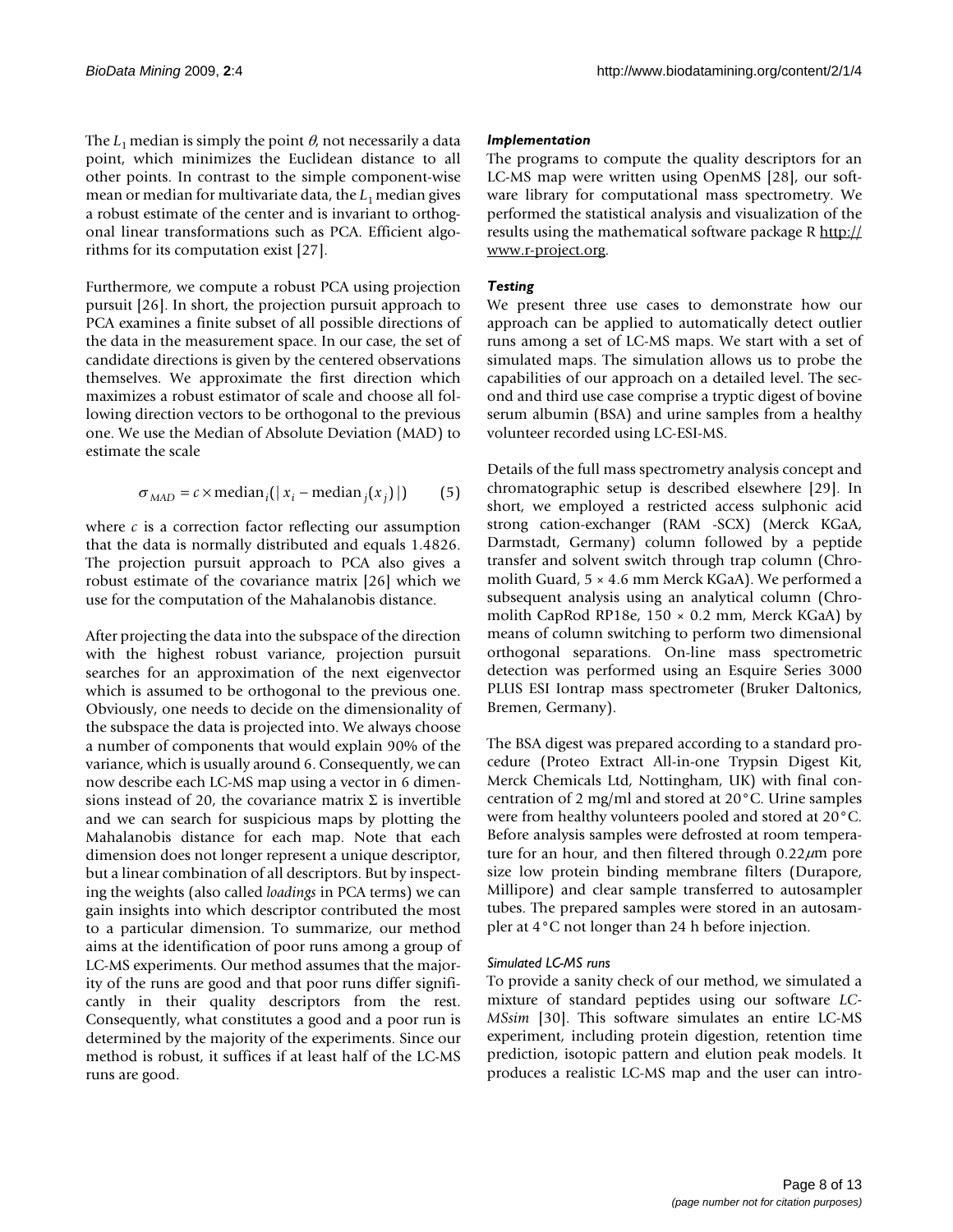duce noise, non-peptidic contaminants, m/z and intensity errors at its own will. We simulated a mixture consisting of peptides from a tryptic digest of 4 standard proteins, namely bovine catalase, horse myoglobin, bovine carbonic anhydrase and bovine lysozyme. To test our approach, we simulated 20 perfectly reproducible runs and 10 outlier. We simulated the good LC-MS maps by introducing only limited noise but added a high amount of shot noise to each outlier map. The shot noise was simulated using a Poisson distribution with rate 1000 and an intensity mean of 1600 for outlier maps and for good runs with rate 100 and mean 500. Figure [5](#page-8-0) gives an illustration of a simulated LC-MS map with good quality.

Our aim was investigate whether our approach based on quality descriptors, Mahalanobis distance and robust principal component analysis would be able to recover all outlier runs correctly. Figure [6](#page-9-0) (left) shows that the robust Mahalanobis distance highlights all the simulated outlier (red down-pointing triangles) which have a much higher distance than the good maps (green up-pointing triangles). The black line gives indicates the threshold for a 0.05 confidence level and a Bonferroni correction for multiple testing. Furthermore, Figure [6](#page-9-0) (right) shows a comparison of the robust Mahalanobis distance versus nonrobust version of this distance (i.e. without robust PCA and robust estimator of location). The black lines indicate the cutoff for a confidence level of  $\alpha$  = 0.05 with the Bonferroni correction for multiple testing. All points above the horizontal line are outlier according to the standard PCA of the quality descriptors. Points to the right of the vertical line represent maps that classified as outlier using a robust PCA, both at a confidence level of 0.05. This plot shows that it actually makes sense to use a robust approach since the standard approach would incorrectly classify several outlier as good data set. Furthermore, an outlier detection computed using a non-robust PCA would also classify several of the good LC-MS maps as outlier. Nevertheless, simulated data can only provide a sanity check of a computational method and thus we will provide an evaluation on real data in the following two sections.

# *Tryptic Digest of Bovine Serum Albumin*

This data set are replicate LC-MS recordings of a tryptic digest of bovine serum albumin (BSA). The peptide mixture was measured in 43 replicates, details of sample preparation and LC-MS analytics are described elsewhere [\[29](#page-12-4)]. Using the algorithms implemented in TOPP/OpenMS [[28](#page-12-3),[31\]](#page-12-6), we performed peptide feature detection, alignment and statistical analysis for these runs. After manual inspection, we classified 5 runs as outlier for various reasons: 3 exhibited peptide feature intensities that deviated by a large extent from the other replicates. The remaining two revealed significant shifts in retention time as compared to the remaining runs. This fact made an alignment difficult and required manual fine-tuning of the alignment algorithm.

<span id="page-8-0"></span>

# **Figure 5**

**A simulated LC-MS map**. A simulated LC-MS map (without noise, i.e. not an outlier): 3D view of a peptide ion signal from this map (left) and the TIC (Total Ion Chromatogram) of the map (right).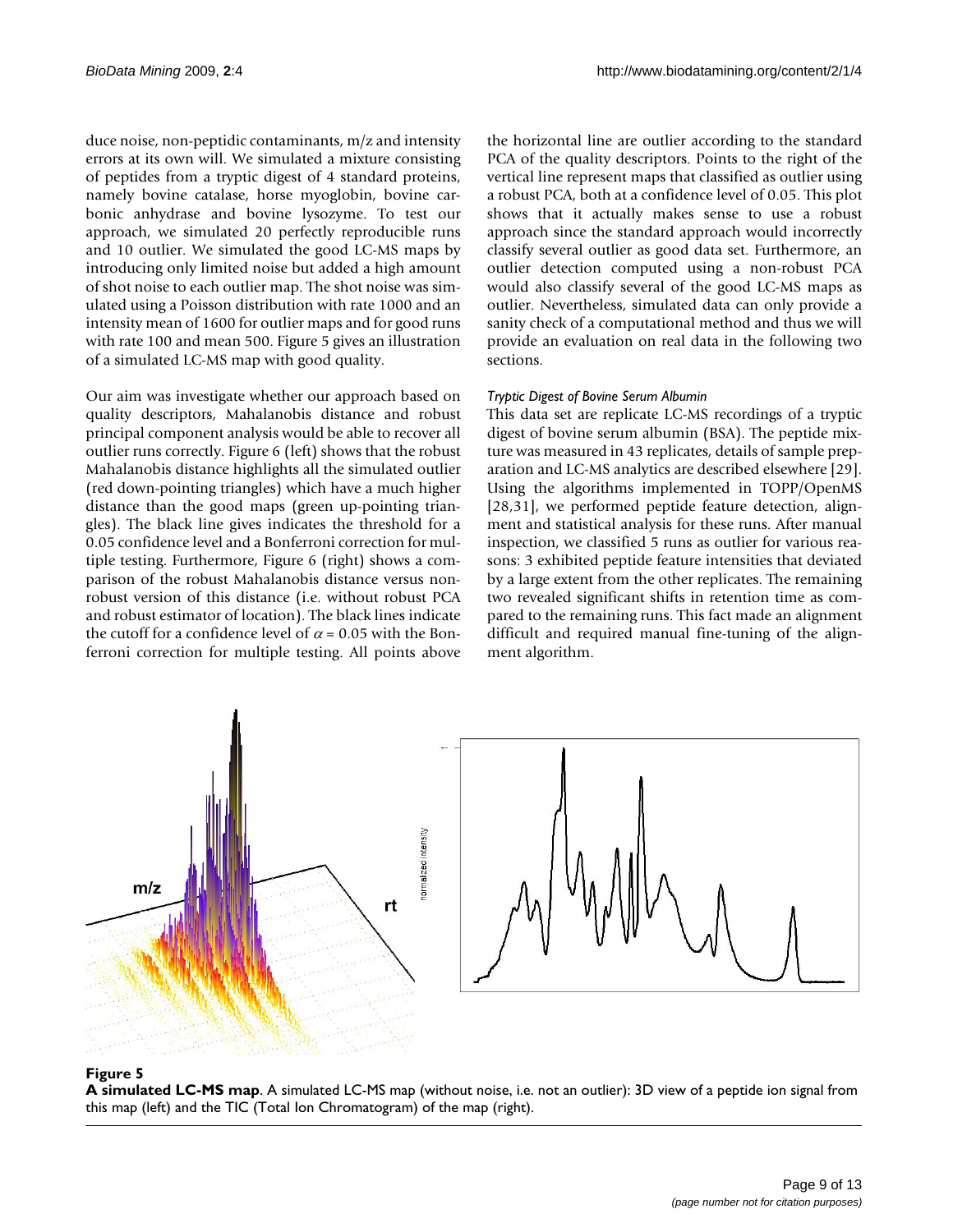<span id="page-9-0"></span>

#### **Figure 6**

**Sanity check using simulated LC-MS runs**. Left: Log-scaled Mahalanobis distances for the simulated LC-MS runs. The black line gives a cutoff for a significance level of 5% as computed from the  $\chi^2$  distribution. Right: Comparison of Mahalanobis distances computed using standard (y-axis) and robust PCA (x-axis). Good runs are given in green up-pointing triangles and simulated outlier are given in red down-pointing triangles. The vertical and horizontal lines indicate the 5% cutoff for both distances. This plot shows that the robust approaches have advantages if the data contains outlier: using standard PCA we would not classify most of the simulated outlier correctly, furthermore standard PCA classifies several good maps as outlier.

This is of course a time-consuming procedure. It would be preferable to have a method that would allow us to remove outlier before feature detection and alignment is performed to save time and computer resources. Consequently, we applied our quality assessment method to these runs.

ments. LC-MS maps that were manually identified as outlier are given as red down-pointing triangles, good replicates as green up-pointing triangles. The horizontal line gives a cutoff corresponding to a significance test with  $\alpha =$ 0.05 and Bonferroni correction for multiple testing. In other terms, all LC-MS maps with distances above this threshold are classified as outlier by our method.

Figure [7](#page-9-1) (left) gives for each of the 43 replicates the Mahalanobis Distance  $D_M$  to the center of all other measure-

<span id="page-9-1"></span>

# **Figure 7**

**Results on LC-MS maps of a BSA digest**. Left: Log-scaled Mahalanobis distances for the BSA digest. The black line gives a cutoff for a significance level of 5%. Good runs are given in green up-pointing triangles and simulated outlier are given in red down-pointing triangles. The numbers denote the time order of the runs, but are only given for the outlier runs. Right: Examples of LC-MS maps classified as good (green) and outlier (red).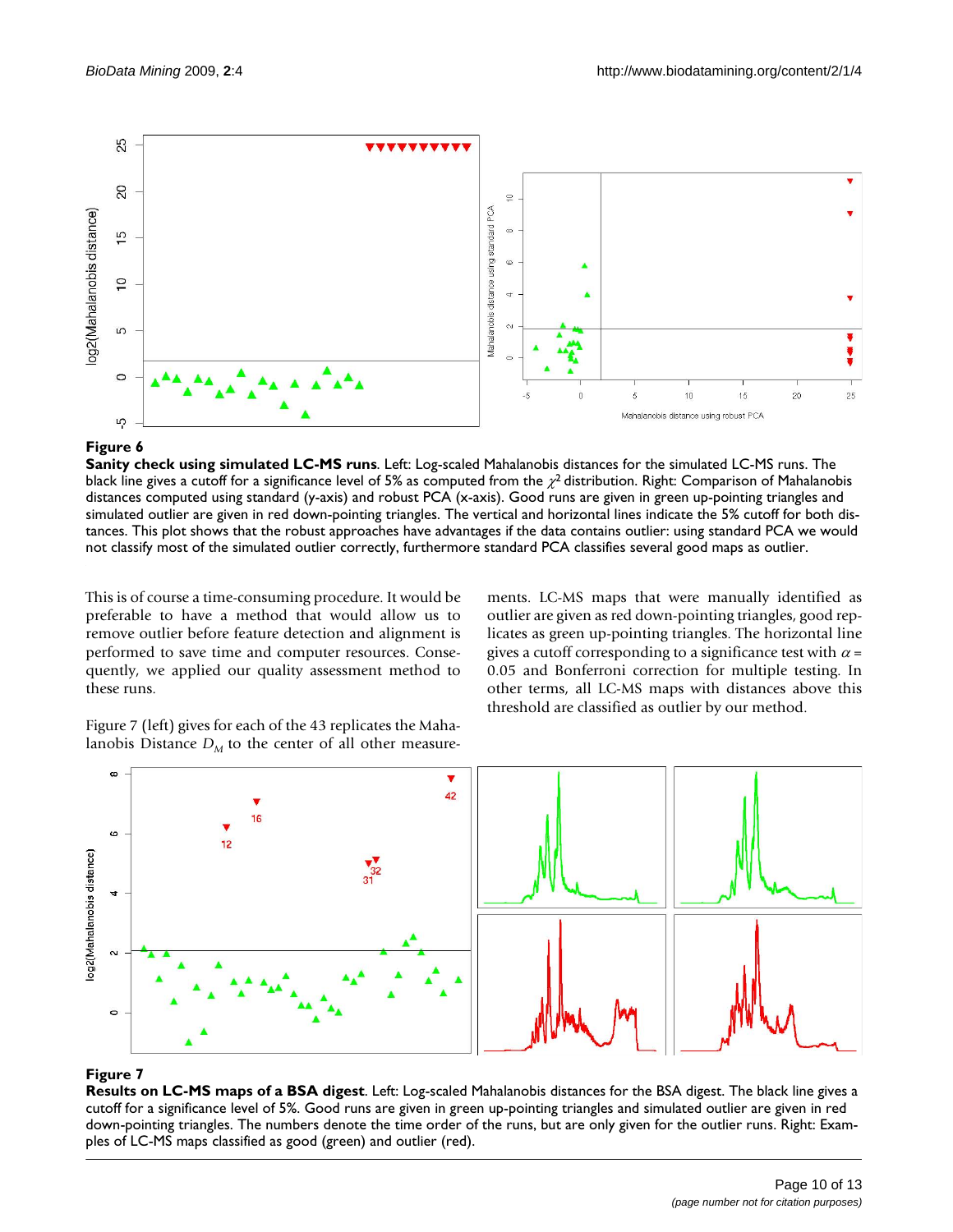As we can see from Figure [7](#page-9-1) (left), the combination of spectral quality descriptors, robust principal component analysis and Mahalanobis distance is accurate and classifies all outlier maps correctly. It also classifies some additional maps as mild outlier, namely the first LC-MS map and the maps with number 36 and 37. Manual inspection of the PCA loadings revealed that their larger Mahalanobis distances are mainly due to a higher noise level in some spectra and minor fluctuations in the TIC. For illustration, Figure [7](#page-9-1) (right) shows the TIC of four maps. Again, normal runs in the upper row are colored in green, outlier runs are colored in red. Both outlier maps exhibit TICs that contain a significant amount of noise peaks and clearly deviate from the two good runs in the top row.

### *Urine Samples of a Healthy Volunteer*

This data set consists of 54 LC-MS runs. A manual inspection indicated that five of these runs are clear outlier. Four of these five runs were measured after a break of several days which seems to have lead to disturbances in the chromatography and sample composition. The fifth outlier has a significantly elevated noise level.

Figure [8](#page-10-0) (left) gives the Mahalanobis distances for this data set. Runs that were classified as outlier by manual inspection are given as red down-pointing triangles, normal runs as green up-pointing triangles. The numbering of data indicates the time order of runs. As we can see, all known outlier maps are recovered. Additionally, some normal runs are classified as mild outlier. Due to the complex composition of the samples, it is difficult to judge whether these runs comprise true outlier that were not discovered during the manual inspection or not. In a realworld study without enough time to perform a manual validation, one would discard the strong (and true) outlier maps. Depending on time and lab resources available, we would recommend to treat the mild outlier with caution or even to repeat these experiments. Figure [8](#page-10-0) (right) shows the projection of the maps onto the first two principal components of their quality descriptor vectors. This plot is called a biplot. Interestingly, we see that the LC-MS maps form two clusters: maps measured before the strong outlier run 52 fall into one cluster, all maps measured after 52 fall into another cluster. This exhibits one potential weakness of the Mahalanobis distance if used for outlier detection: the data is expected to form a single cluster and the method gives less reliable results of this is not the case. This is also the reason why several well reproducible runs were classified as mild outlier. Furthermore, the biplots shows the variables (loadings) as arrows. We can see that outlier 51 stands out because of the skewness, kurtosis and maximum intensity value of its TIC. The remaining outliers differ from the good runs mainly because of their elevated intensity values and higher noise content.

# **Discussion**

Quality assessment and control are common place in fields where many items are produced at a rapid pace and where quality is crucial: be it tools in factories or data in high-throughput biological experiments. The application of statistical quality assessment to quantitative mass spectrometry data is still an underexplored field. We expect that, with the growth of this field, this is going to change as much as it has changed for gene expression studies.

<span id="page-10-0"></span>

# **Figure 8**

**Results on LC-MS maps of urine samples**. Left: Log-scaled Mahalanobis distances for the renal patient samples. The black line gives a cutoff for a significance level of 5%. Outlier are given red down-pointing triangles and their run numbers. Right: Projection of the LC-MS maps on their first two principal components. This plot shows that the data (scores) projected on the first two principal components and the variables (loadings) plotted as arrows.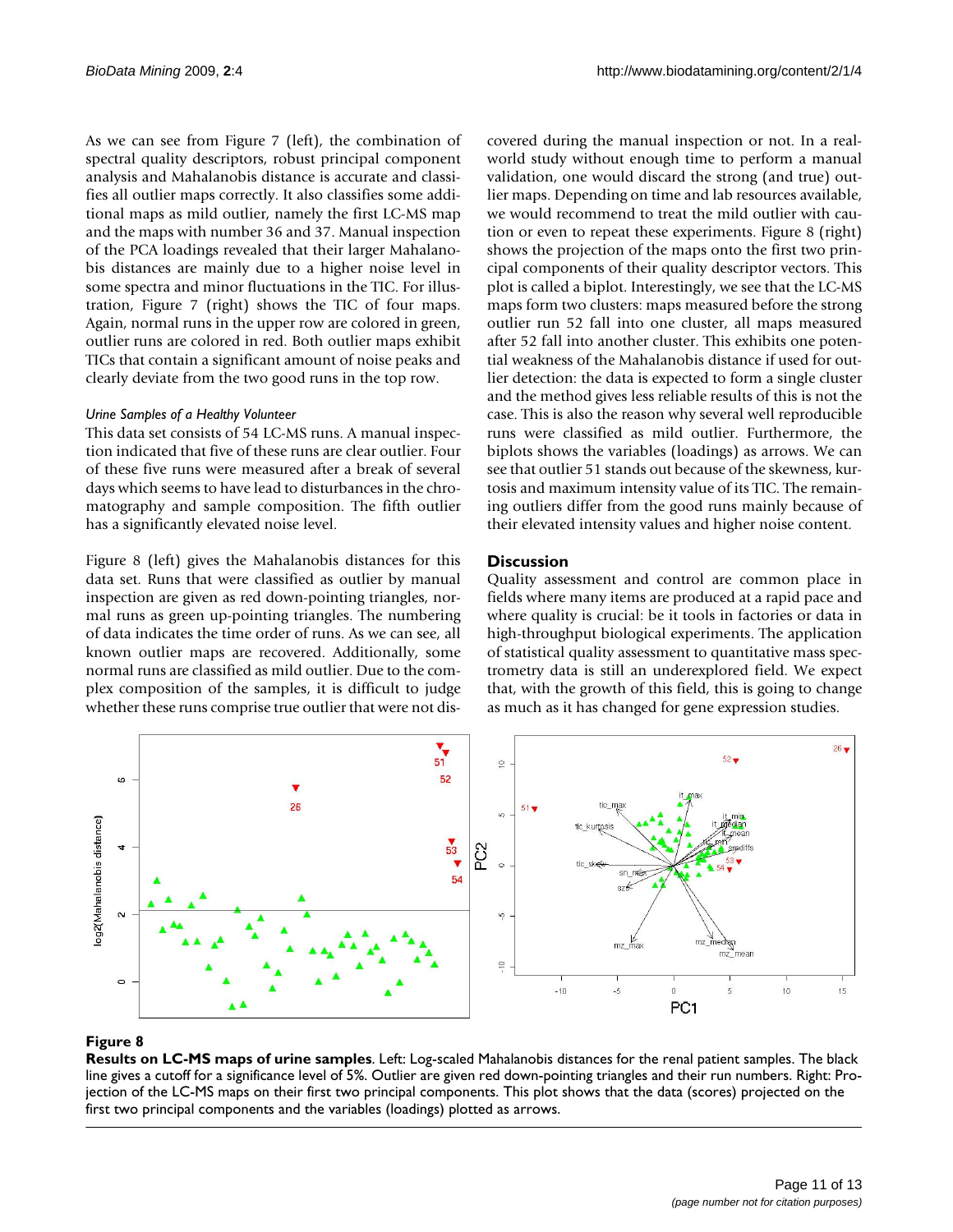We presented a statistical method for outlier detection in large scale mass spectrometry studies. It is based on quality descriptors capturing different aspects of the quality of an LC-MS map and on a statistically robust version of the Mahalanobis distance. We demonstrated that our approach works well with large data sets and can accurately detect poor LC-MS runs. This is of special importance in high-throughput experiments, where many LC-MS maps are generated and the time lacks to perform a manual quality assessment.

We evaluated our approach on simulated LC-MS runs and two real data sets consisting of around 50 replicates each. In all cases, we were able to detect outlier data sets, outlier that were confirmed by manual validation. When dealing with outlier, we have two choices: to either remove them or to repeat the corresponding LC-MS run. Clearly, this depends on the time and lab resources available. In each case, outlier detection and removal as early as possible during the data analysis will make the results more reliable and save a lot of time and computational effort.

### **Competing interests**

The authors declare that they have no competing interests.

#### **Authors' contributions**

OS-T designed the method and drafted the manuscript. EM, HS and JT recorded the LC-MS maps and gave recommendations for their evaluation. KR and KU designed the study and provided feedback and directions on the results. All authors have read and approved the final manuscript.

#### **Acknowledgements**

Part of this work was performed at the Walter and Eliza Hall Institute in Melbourne, Australia. We thank the members of the Bioinformatics Division, especially Terry Speed and Mark Robinson, for the fruitful discussions.

O.S.-T. acknowledges funding by the International Max Planck Research School for Computational Biology and Scientific Computing (IMPRS-CBSC) and by a grant of the German Federal Ministry for Education and Research (BMBF), grant no. 031369C.

We are indebted to Chris Bielow who implemented to noise estimation routine during a lab rotation project.

We also would like to thank the reviewers who helped to improve this paper with their suggestions.

#### **References**

- <span id="page-11-0"></span>1. Mann M, Aebersold R: **Mass spectrometry-based proteomics.** *Nature 422* 2003, **422:**198-207.
- <span id="page-11-1"></span>2. Cappadona S, Levander F, Jansson M, James P, Cerutti S, Pattini L: **[Wavelet-Based Method for Noise Characterization and](http://www.ncbi.nlm.nih.gov/entrez/query.fcgi?cmd=Retrieve&db=PubMed&dopt=Abstract&list_uids=18510348) Rejection in High-Performance Liquid Chromatography [Coupled to Mass Spectrometry.](http://www.ncbi.nlm.nih.gov/entrez/query.fcgi?cmd=Retrieve&db=PubMed&dopt=Abstract&list_uids=18510348)** *Analytical Chemistry* 2008.
- 3. Leptos KC, Sarracino DA, Jaffe JD, Krastins B, Church GM: **[Map-](http://www.ncbi.nlm.nih.gov/entrez/query.fcgi?cmd=Retrieve&db=PubMed&dopt=Abstract&list_uids=16470651)[Quant: Open-Source software for large-scale protein quanti](http://www.ncbi.nlm.nih.gov/entrez/query.fcgi?cmd=Retrieve&db=PubMed&dopt=Abstract&list_uids=16470651)[fication.](http://www.ncbi.nlm.nih.gov/entrez/query.fcgi?cmd=Retrieve&db=PubMed&dopt=Abstract&list_uids=16470651)** *Proteomics* 2006, **6(6):**1770-1782.
- <span id="page-11-2"></span>4. Schulz-Trieglaff O, Hussong R, Gröpl C, Hildebrandt A, Reinert K: **A fast and accurate algorithm for the quantification of peptides**

**from LC-MS data.** In *Research in Computational Molecular Biology, 11th Annual International Conference, RECOMB 2007, Oakland, CA, USA, April 21–25, 2007, Proceedings, of Lecture Notes in Computer Science Volume 4453*. Edited by: Speed TP, Huang H. Springer; 2007:473-487.

- <span id="page-11-3"></span>5. Mayr BM, Kohlbacher O, Reinert K, Sturm M, Gröpl C, Lange E, Klein C, Huber C: **[Absolute Myoglobin Quantitation in Serum by](http://www.ncbi.nlm.nih.gov/entrez/query.fcgi?cmd=Retrieve&db=PubMed&dopt=Abstract&list_uids=16457608) [Combining Two-Dimensional Liquid Chromatography-Elec](http://www.ncbi.nlm.nih.gov/entrez/query.fcgi?cmd=Retrieve&db=PubMed&dopt=Abstract&list_uids=16457608)trospray Ionization Mass Spectrometry and Novel Data [Analysis Algorithms.](http://www.ncbi.nlm.nih.gov/entrez/query.fcgi?cmd=Retrieve&db=PubMed&dopt=Abstract&list_uids=16457608)** *J Proteome Res* 2006, **5:**414-421.
- <span id="page-11-4"></span>6. Bern M, Goldberg D, McDonald WH, Yates I, John R: **[Automatic](http://www.ncbi.nlm.nih.gov/entrez/query.fcgi?cmd=Retrieve&db=PubMed&dopt=Abstract&list_uids=15262780) [Quality Assessment of Peptide Tandem Mass Spectra.](http://www.ncbi.nlm.nih.gov/entrez/query.fcgi?cmd=Retrieve&db=PubMed&dopt=Abstract&list_uids=15262780)** *Bioinformatics* 2004, **20:**i49-54.
- <span id="page-11-6"></span>7. Choo K, Tham W: **[Tandem mass spectrometry data quality](http://www.ncbi.nlm.nih.gov/entrez/query.fcgi?cmd=Retrieve&db=PubMed&dopt=Abstract&list_uids=17880728) [assessment by self-convolution.](http://www.ncbi.nlm.nih.gov/entrez/query.fcgi?cmd=Retrieve&db=PubMed&dopt=Abstract&list_uids=17880728)** *BMC Bioinformatics* 2007, **8:**352.
- <span id="page-11-18"></span>8. Na S, Paek E: **[Quality Assessment of Tandem Mass Spectra](http://www.ncbi.nlm.nih.gov/entrez/query.fcgi?cmd=Retrieve&db=PubMed&dopt=Abstract&list_uids=17137325) [Based on Cumulative Intensity Normalization.](http://www.ncbi.nlm.nih.gov/entrez/query.fcgi?cmd=Retrieve&db=PubMed&dopt=Abstract&list_uids=17137325)** *Journal of Proteome Research* 2006, **5(12):**3241-3248.
- <span id="page-11-7"></span>9. Nesvizhskii AI, Roos FF, Grossmann J, Vogelzang M, Eddes JS, Gruissem W, Baginsky S, Aebersold R: **[Dynamic Spectrum Quality](http://www.ncbi.nlm.nih.gov/entrez/query.fcgi?cmd=Retrieve&db=PubMed&dopt=Abstract&list_uids=16352522) Assessment and Iterative Computational Analysis of Shot[gun Proteomic Data: Toward More Efficient Identification of](http://www.ncbi.nlm.nih.gov/entrez/query.fcgi?cmd=Retrieve&db=PubMed&dopt=Abstract&list_uids=16352522) Post-translational Modifications, Sequence Polymorphisms, [and Novel Peptides.](http://www.ncbi.nlm.nih.gov/entrez/query.fcgi?cmd=Retrieve&db=PubMed&dopt=Abstract&list_uids=16352522)** *Mol Cell Proteomics* 2006, **5(4):**652-670.
- 10. Moore RE, Young MK, Lee TD: **[Method for screening peptide](http://www.ncbi.nlm.nih.gov/entrez/query.fcgi?cmd=Retrieve&db=PubMed&dopt=Abstract&list_uids=10790846) [fragment ion mass spectra prior to database searching.](http://www.ncbi.nlm.nih.gov/entrez/query.fcgi?cmd=Retrieve&db=PubMed&dopt=Abstract&list_uids=10790846)** *Journal of the American Society for Mass Spectrometry* 2000, **11(5):**422-426.
- 11. Xu M, Geer L, Bryant S, Roth J, Kowalak J, Maynard D, Markey S: **[Assessing Data Quality of Peptide Mass Spectra Obtained by](http://www.ncbi.nlm.nih.gov/entrez/query.fcgi?cmd=Retrieve&db=PubMed&dopt=Abstract&list_uids=15822904) [Quadrupole Ion Trap Mass Spectrometry.](http://www.ncbi.nlm.nih.gov/entrez/query.fcgi?cmd=Retrieve&db=PubMed&dopt=Abstract&list_uids=15822904)** *Journal of Proteome Research* 2005, **4(2):**300-305.
- <span id="page-11-5"></span>12. Flikka K, Martens L, Vandekerckhove J, Gevaert K, Eidhammer I: **[Improving the reliability and throughput of mass spectrom](http://www.ncbi.nlm.nih.gov/entrez/query.fcgi?cmd=Retrieve&db=PubMed&dopt=Abstract&list_uids=16518876)[etry-based proteomics by spectrum quality filtering.](http://www.ncbi.nlm.nih.gov/entrez/query.fcgi?cmd=Retrieve&db=PubMed&dopt=Abstract&list_uids=16518876)** *PRO-TEOMICS* 2006, **6(7):**2086-2094.
- <span id="page-11-8"></span>13. Coombes KR, Fritsche J, Herbert A, Clarke C, Chen Jn, Baggerly KA, Morris JS, Xiao Lc, Hung MC, Kuerer HM: **[Quality Control and](http://www.ncbi.nlm.nih.gov/entrez/query.fcgi?cmd=Retrieve&db=PubMed&dopt=Abstract&list_uids=14500586) [Peak Finding for Proteomics Data Collected from Nipple](http://www.ncbi.nlm.nih.gov/entrez/query.fcgi?cmd=Retrieve&db=PubMed&dopt=Abstract&list_uids=14500586) Aspirate Fluid by Surface-Enhanced Laser Desorption and [Ionization.](http://www.ncbi.nlm.nih.gov/entrez/query.fcgi?cmd=Retrieve&db=PubMed&dopt=Abstract&list_uids=14500586)** *Clin Chem* 2003, **49(10):**1615-1623.
- <span id="page-11-11"></span>14. Harezlak J, Wang M, Christiani D, Lin X: **[Quantitative quality](http://www.ncbi.nlm.nih.gov/entrez/query.fcgi?cmd=Retrieve&db=PubMed&dopt=Abstract&list_uids=17626063)[assessment techniques to compare fractionation and deple](http://www.ncbi.nlm.nih.gov/entrez/query.fcgi?cmd=Retrieve&db=PubMed&dopt=Abstract&list_uids=17626063)tion methods in SELDI-TOF mass spectrometry experi[ments.](http://www.ncbi.nlm.nih.gov/entrez/query.fcgi?cmd=Retrieve&db=PubMed&dopt=Abstract&list_uids=17626063)** *Bioinformatics* 2007, **23(18):**2441-2448.
- <span id="page-11-10"></span>15. Prakash A, Piening B, Whiteaker J, Zhang H, Shaffer SA, Martin D, Hohmann L, Cooke K, Olson JM, Hansen S, Flory MR, Lee H, Watts J, Goodlett DR, Aebersold R, Paulovich A, Schwikowski B: **Assessing bias in experiment design for large-scale mass spectrometry-based quantitative proteomics.** *Mol Cell Proteomics* 2007:M600470-MCP200.
- <span id="page-11-9"></span>16. Whistler T, Rollin D, Vernon S: **[A method for improving SELDI-](http://www.ncbi.nlm.nih.gov/entrez/query.fcgi?cmd=Retrieve&db=PubMed&dopt=Abstract&list_uids=17803814)[TOF mass spectrometry data quality.](http://www.ncbi.nlm.nih.gov/entrez/query.fcgi?cmd=Retrieve&db=PubMed&dopt=Abstract&list_uids=17803814)** *Proteome Science* 2007, **5:**14.
- <span id="page-11-12"></span>17. Listgarten J, Emili A: **[Statistical and computational methods for](http://www.ncbi.nlm.nih.gov/entrez/query.fcgi?cmd=Retrieve&db=PubMed&dopt=Abstract&list_uids=15741312) [comparative proteomic profiling using liquid chromatogra](http://www.ncbi.nlm.nih.gov/entrez/query.fcgi?cmd=Retrieve&db=PubMed&dopt=Abstract&list_uids=15741312)[phy-tandem mass spectrometry.](http://www.ncbi.nlm.nih.gov/entrez/query.fcgi?cmd=Retrieve&db=PubMed&dopt=Abstract&list_uids=15741312)** *Mol Cell Proteomics* 2005, **4(4):**419-434.
- <span id="page-11-13"></span>18. Stead DA, Paton NW, Missier P, Embury SM, Hedeler C, Jin B, Brown AJP, Preece A: **[Information quality in proteomics.](http://www.ncbi.nlm.nih.gov/entrez/query.fcgi?cmd=Retrieve&db=PubMed&dopt=Abstract&list_uids=18281347)** *Brief Bioinform* 2008, **9(2):**174-188.
- <span id="page-11-14"></span>19. Brown CS, Goodwin PC, Sorger PK: Image metrics in the statis**tical analysis of DNA microarray data.** *Proceedings of the National Academy of Sciences* 2001, **98(16):**8944-8949.
- <span id="page-11-16"></span>Cohen Freue GV, Hollander Z, Shen E, Zamar RH, Balshaw R, Scherer A, McManus B, Keown P, McMaster WR, Ng RT: **[MDQC: a](http://www.ncbi.nlm.nih.gov/entrez/query.fcgi?cmd=Retrieve&db=PubMed&dopt=Abstract&list_uids=17933854) [new quality assessment method for microarrays based on](http://www.ncbi.nlm.nih.gov/entrez/query.fcgi?cmd=Retrieve&db=PubMed&dopt=Abstract&list_uids=17933854) [quality control reports.](http://www.ncbi.nlm.nih.gov/entrez/query.fcgi?cmd=Retrieve&db=PubMed&dopt=Abstract&list_uids=17933854)** *Bioinformatics* 2007, **23(23):**3162-3169.
- <span id="page-11-15"></span>21. Model F, Konig T, Piepenbrock C, Adorjan P: **[Statistical process](http://www.ncbi.nlm.nih.gov/entrez/query.fcgi?cmd=Retrieve&db=PubMed&dopt=Abstract&list_uids=12169543) [control for large scale microarray experiments.](http://www.ncbi.nlm.nih.gov/entrez/query.fcgi?cmd=Retrieve&db=PubMed&dopt=Abstract&list_uids=12169543)** *Bioinformatics* 2002, **18:**S155-163.
- <span id="page-11-17"></span>22. Windig W, Phalp J, Payne A: **A Noise and Background Reduction Method for Component Detection in Liquid Chromatography/Mass Spectrometry.** *Analytical Chemistry* 1996, **68:**3602-3603.
- <span id="page-11-19"></span>23. Mahalanobis P: **On the generalized distance in statistics.** *Proceedings of the National Institute of Science of India* 1936, **12:**49-55.
- <span id="page-11-20"></span>24. Fraser A, Hengartner N, Vixie K, Wohlberg B: **Incorporating invariants in Mahalanobis distance based classifiers: application to**